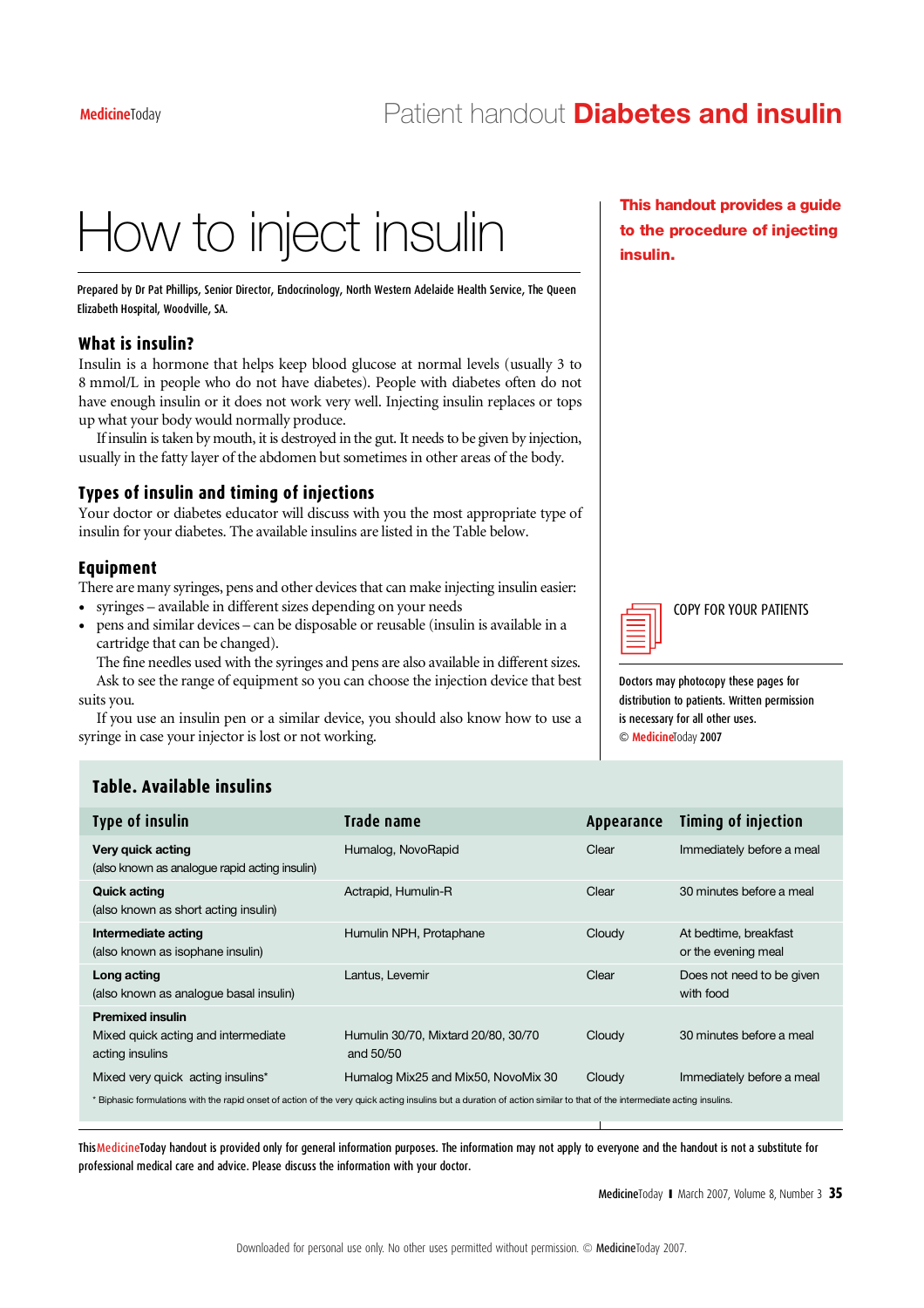# **Giving the injection**

It is important that you receive instruction on the technique of injecting insulin from someone who is familiar with the equipment you have chosen. Your local diabetes service can give you advice.

The general method of injecting insulin by pen or syringe is outlined below. Remember to use a new needle each time you inject. Each type of insulin pen has specific instructions on its proper preparation and handling. If you are using a pen, follow the instructions provided with it.

If you are using an insulin pen, follow these steps:

- 1. Ensure your hands are clean.
- 2. If you have been prescribed a cloudy insulin, mix it completely before each use. Don't shake the pen – instead, rock it backwards and forwards end to end, and then roll it between your hands (Figures 1 and 2).
- 3. Attach a new needle.
- 4. Dial up 3 units on the pen and push up the plunger to expel any air in the needle – look for a steady stream of insulin, not just drops.
- 5 . Dial up your dose of insulin.
- 6 . Pinch up an area on your abdomen, choosing a different site each time (Figures 3 and 4).
- 7 . Put the needle into the pinched-up area at 90° this is straight (Figure 5).
- 8 . Pressthe plunger to inject the insulin and then hold the needle in place for 5 seconds.
- 9. Withdraw the needle.
- 10. Release the pinched up area.
- 11. Dispose of the needle as recommended.

If you are using insulin in a syringe:

- 1. Ensure your hands are clean.
- 2. If you are using a cloudy insulin, mix it in the bottle as for a pen (step 2 above).
- 3 . Remove the cover from the syringe needle and pull the plunger back to draw up an amount of air equal to the required dose of insulin.
- 4 . Holding the insulin bottle upright, push the needle through the rubber stopper. Keeping the tip of the needle above the insulin, inject the air into the bottle by  $\Box$ pressing the plunger.
- 5 . Turn the insulin bottle and syringe upside down. Now the needle should be in the insulin. Pull the plunger back to draw the required amount of insulin into the syringe. Withdraw the needle from the bottle.
- 6 . Inject the insulin as described in steps 6 to 11 above.

.<br>ThisMedicineToday handout is provided only for general information purposes. The information may not apply to everyone and the handout is not a substitute for professional medical care and advice. Please discuss the information with your doctor.

**36** Medicine Today I March 2007, Volume 8, Number 3













COPY FOR YOUR PATIENTS

Doctors may photocopy these pages for distribution to patients. Written permission is necessary for all other uses.  $©$  **Medicine**Today 2007